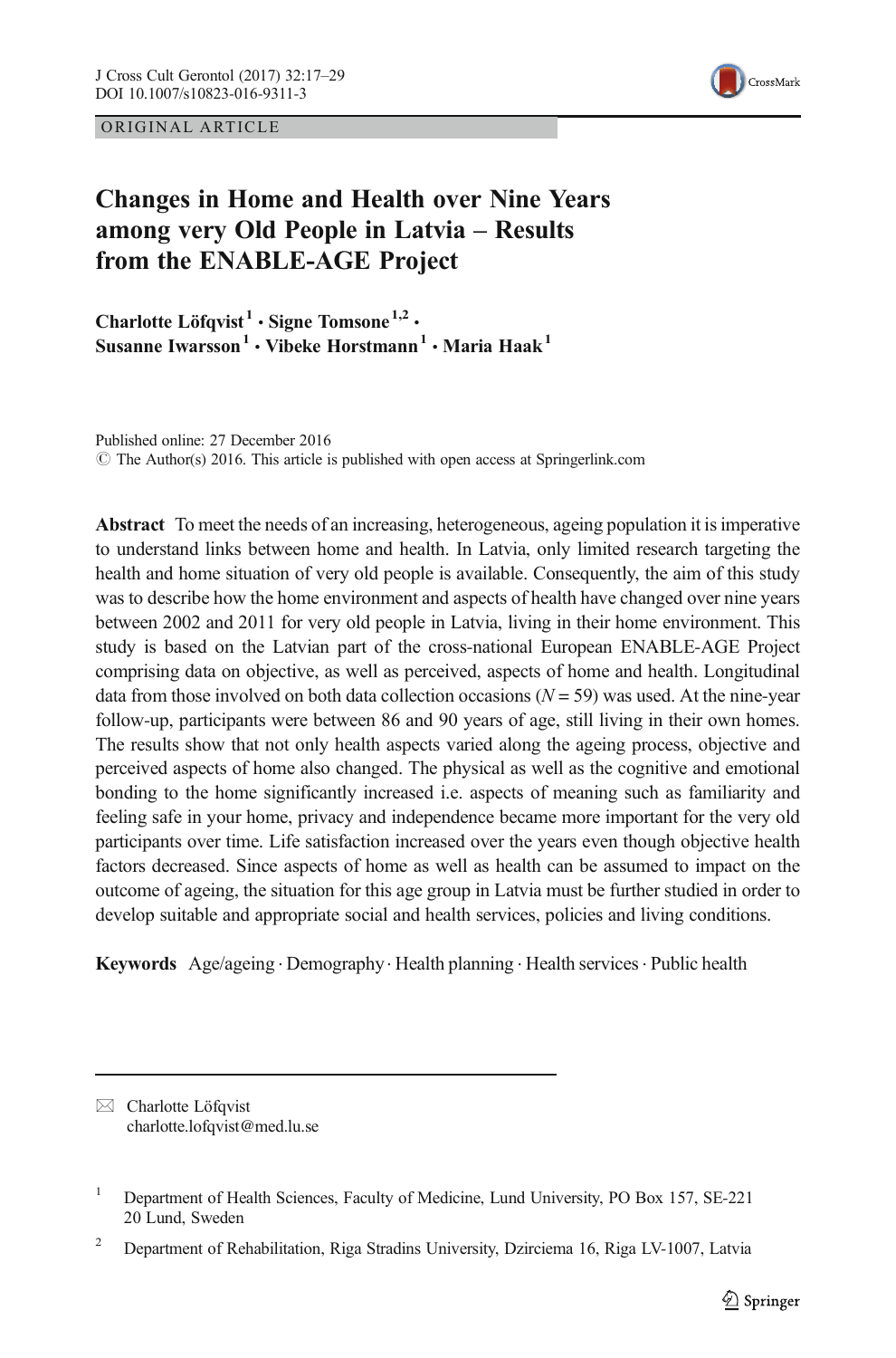## Introduction

Within the Latvian community, demographic changes along with greater life expectation has placed pressure on health and social services in order to meet the needs of an increasing, heterogeneous, ageing population. In Latvia, the population who are 80 years and older will grow dramatically over the next few decades to 13% by 2035, and will comprise 20% of the working age population in 2050 (European Commission [2015](#page-11-0)). As in other European countries, the proportion of those ageing in their own private homes is increasing, and the need to expand the knowledge base on the life conditions for the very old is imperative in order to support active, healthy ageing. Since Latvia is one of the prioritised states within European Union (EU) under political and economic transformation and limited research targeting very old people's health and home situation is available, this is an important area to explore further. One important goal in improving health is to create environments supporting healthy living and subjective well-being. According to the EU, participation and inclusion among the ageing population are particularly important aspects (European Commission [2013](#page-11-0), [2016](#page-11-0) ). Also, since old people may have suffered from changes in e.g. living conditions along with the Eastern European transition to a greater extent than other groups, this makes it an important field to study (Helasoja et al. [2006\)](#page-11-0).

Studying changes in home and health over time highlights the importance of contextual understanding of laws and regulations as well as other societal development, since they are closely linked (Clarke and Nieuwenhuijsen [2009](#page-11-0)). Latvia is located on the eastern Baltic coast and has faced a complex history during the 1900s. During the century Latvia has been occupied by several countries before regaining their independence again in 1991 and the political and economic situation in Latvia were changed into a parliamentary republic governed by the State President and parliament. Since 1991, society has been engaged in transforming its health care and social services system towards a centralization of financial resources and a western European social insurance funding model (Aidukaite [2003;](#page-11-0) Eurpean Commission [1997](#page-11-0)). The government has created and adopted several new social security laws on e.g. state pensions, social tax and social and medical protection of disabled people. Later, in 2002, a law *On Social Services and Social Assistance* was implemented, enabling old people to receive support and care in their homes, have access to activity (day) centres, meals on wheels and a retirement pension and technical assistance (Hantrais [2002\)](#page-11-0). Moreover, prevention strategies to emphasise public health over the course of life and improvements to the health care system were developed. Since then, the financial crisis in 2007 has reduced the welfare level and the situation has deteriorated rapidly (European Commission [2016\)](#page-11-0). The cost for health and social care in 2008 comprised in total 12.5% of GDP (the health care part 4%), in comparison with all EU countries, where it comprises 25% of GDP (health care 7.5%). In Latvia, the development of the primary health care system and access to general practitioners (GP) and social services have been prioritised issues, resulting in a high level of social change and policy development (Bankauskaite and O'Connor [2008](#page-11-0)). However, change has led to increased inequality e.g. patient fees for medical care and treatment has increased in recent years. Moreover, there are differences in service provision between regions in the Latvian context and private healthcare facilities are also available, providing health services to those who can afford private, out-of-pocket payments (European Commission [2016\)](#page-11-0).

Housing reforms in Latvia since 1992 were marked by an emphasis on privatisation of state and municipal housing. The process resulted in a shortage of affordable housing in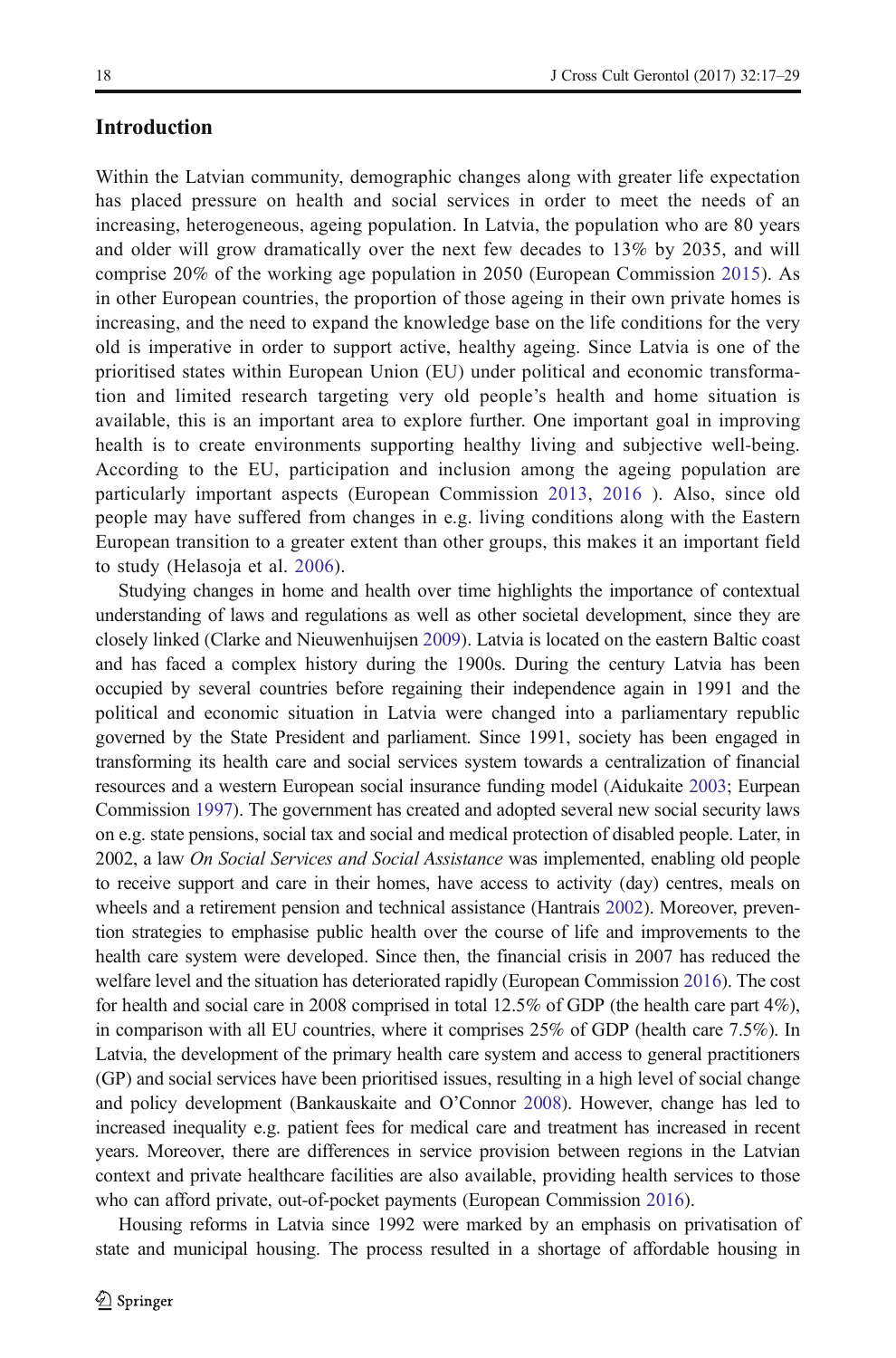urban areas, the deterioration of existing housing of all tenure types and lack of adequate investment mechanisms to sustain the quality and vitality of the housing sector (Eurpean Commission [1997](#page-11-0)). There is little up-dated information on housing standards in Latvia, however according to the data from the population census of 2000, the vast majority lived in flats while close to 30% of the total population occupied a private family house or part of such. One of the few research projects studying home and health in very old age was the ENABLE-AGE Project conducted in five European countries, Latvia being one (Iwarsson et al. [2007\)](#page-12-0). Numerous studies have been published based on this data describing national differences and similarities (Iwarsson et al. [2016\)](#page-12-0) and one of the most recent showed that participants in the Eastern European samples (Latvia and Hungary) reported lower scores as concerns life satisfaction and higher scores for depression as compared with participants in the Western European samples (Sweden, Germany, and the UK) (Tomsone et al. [2013](#page-12-0)). Moreover, in Latvia the participants perceived that their control in the home situation was to a greater extent dependent on factors that were beyond their control. Latvian participants were more independent in activities in daily living such as shopping, transportation and cooking, compared with all the other participants. Studying the association between life satisfaction and e.g. living situation and health among Swedish and Latvian women revealed that standard of living was one of the most important factors, along with coping strategies, that were associated with life satisfaction among very old women in Latvia. This is contrast to the Swedish results showing the opposite situation (Horstmann et al. [2012](#page-11-0)). Studies from the ENABLE-AGE Project have also shown that there are differences in the access and use of assistive technology, Latvia having one of the lowest use rates (Löfqvis et al. [2005](#page-12-0)). This is in line with other studies exploring variations in late life health among old Europeans where, for example, Ploubidis el al found that 24% of the overall variation in later life health in Europe appears to be due to county level differences such as lifestyle and income (Ploubidis et al. [2012](#page-12-0)). In general, results are revealing poorer health outcomes for older people in Eastern countries. Even though health has, to some extent, improved in EU countries (Marmot et al. [2012\)](#page-12-0). Ongoing rapid changes in countries in transformation such as Latvia are therefore of particular interest to study from a longitudinal perspective since the transactional and dynamic relationships between a person and his/her environment are well known to impact health in everyday life (Iwarsson et al. [2016\)](#page-12-0). Health outcomes are influenced by many aspects, living standard and living situation are known to be some of them and overall health dynamics has changed worldwide over the latest few decades. For these purposes, both aspects (home environment and health) are crucial to address when targeting health promotion for very old people. The relationship between home aspects and health in very old age has been studied, revealing that those living in more accessible homes, who perceived themselves as meaningful and useful, had a better sense of well-being and independence in everyday life (Oswald et al. [2007b](#page-12-0)). Overall, the relationship between the person and the physical and social environment becomes increasingly important in later life (Oswald et al. [2007a](#page-12-0), [b\)](#page-12-0) and the home environment and neighbourhood are important arenas for old people, and may affect participation in everyday life and independence, as confirmed by several studies in Sweden (Haak et al. [2007;](#page-11-0) Häggblom-Kronlöf et al. [2007](#page-11-0)).

There is knowledge and experience available worldwide on health dynamics, but specific knowledge on Latvia can provide an evidence base for the development of social policy as well as health and social care practice in the local context. Consequently, the aim of this study is to describe how the home environment and aspects of health have changed over nine years between 2002 and 2011 for very old people in Latvia, living in their home environment.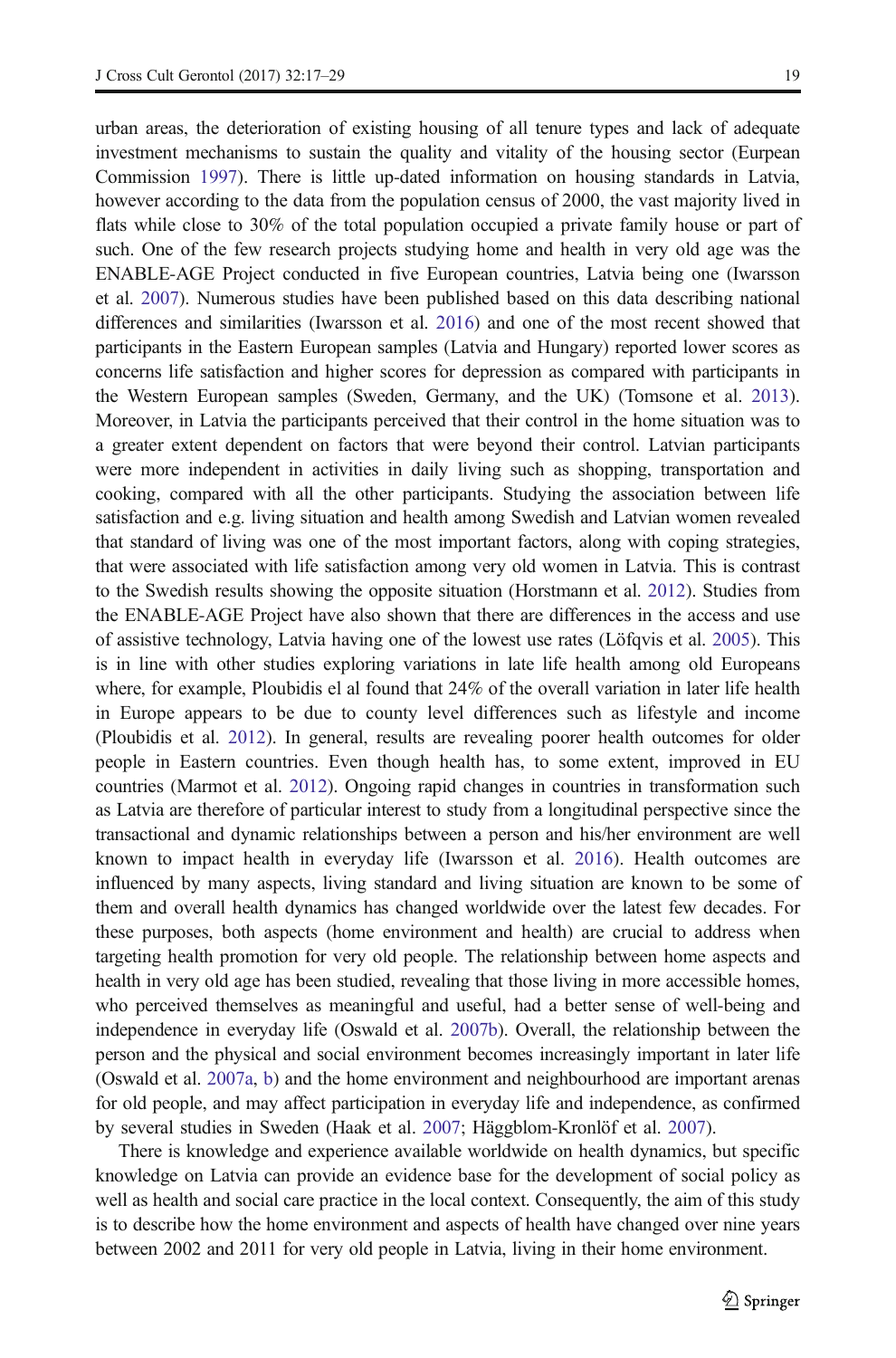# Material and Methods

## Project Context and Sample

This study is based on the Latvian part of the cross-national, interdisciplinary European project, ENABLE-AGE; Enabling autonomy, participation and well-being in old age: the home environment as a determinant for healthy ageing (Iwarsson et al. [2005\)](#page-11-0), funded by the European Commission (EC). From start in 2002, five countries (Sweden, Germany, UK, Hungary and Latvia) were involved ( $N = 1918$ ). The longitudinal ENABLE-AGE Project performed several data collections over the years (between two and four follow-ups depending on country involved), but for this specific study we used data from baseline and follow-up nine years later in Latvia. The project as such is described in detail elsewhere (Iwarsson et al. [2005](#page-11-0); Iwarsson et al. [2007](#page-12-0)). One part of the ENABLE-AGE Project comprised a comprehensive longitudinal survey. At baseline,  $2002-2003$ ,  $N = 303$  were interviewed and nine years later a follow-up was completed. All instruments and questionnaires were available in Latvian as well as Russian, and the language most appropriate for each participant was used for the data collection. This study uses longitudinal data from those involved on both data collection occasions ( $N = 59$ ). For sample description see Table 1.

### ENABLE-AGE Sampling and Data Collection Procedure

The Latvian ENABLE-AGE Survey Study sample was recruited from people aged 75–84 years at baseline, in single-living private households in the urban districts of Riga and Jurmala. Because of the explorative nature of the ENABLE-AGE Project, one important characteristic of the sampling strategy was that it did not intend to be nationally representative. The sampling strategy for the target population was made through public organisations, pensioners' unions and social services. Formal ethical approval was granted by the authorities concerned.

Data were collected at home visits by a specially-trained interview team consisting of occupational therapists (Iwarsson et al. [2005\)](#page-11-0) on both data collection occasions. In order to reach the participants who were still available for the nine-year follow-up, an information letter

| Characteristics at baseline                          | Participants |
|------------------------------------------------------|--------------|
| Age $(Md,q1,q3)$                                     | $78(77-81)$  |
| Male, $n$ $(\%)$                                     | 6(10)        |
| Marital status, $n$ (%)                              |              |
| Widowed                                              | 35 (59)      |
| Never married                                        | 15(25)       |
| Divorced or other (e.g. partner living elsewhere)    | 9(16)        |
| Satisfaction with income (Md, $q1,q3$ ) <sup>a</sup> | 2(0,4)       |
| Type of housing, $n(\%)$                             |              |
| Multi dwelling                                       | 51 (86)      |
| One family house                                     | 1(2)         |
| Other type                                           | 7(12)        |
| No of rooms, Md $(q1,q3)$                            | 1(1,2)       |
| Receiving home care and social care, $n$ (%)         | 18(31)       |
| Receiving medical care services, $n$ (%)             | 17(29)       |

**Table 1** Sample description at baseline  $(n = 59)$ 

<sup>a</sup> Scale 1–10, 10 = very satisfied - 1 = very unsatisfied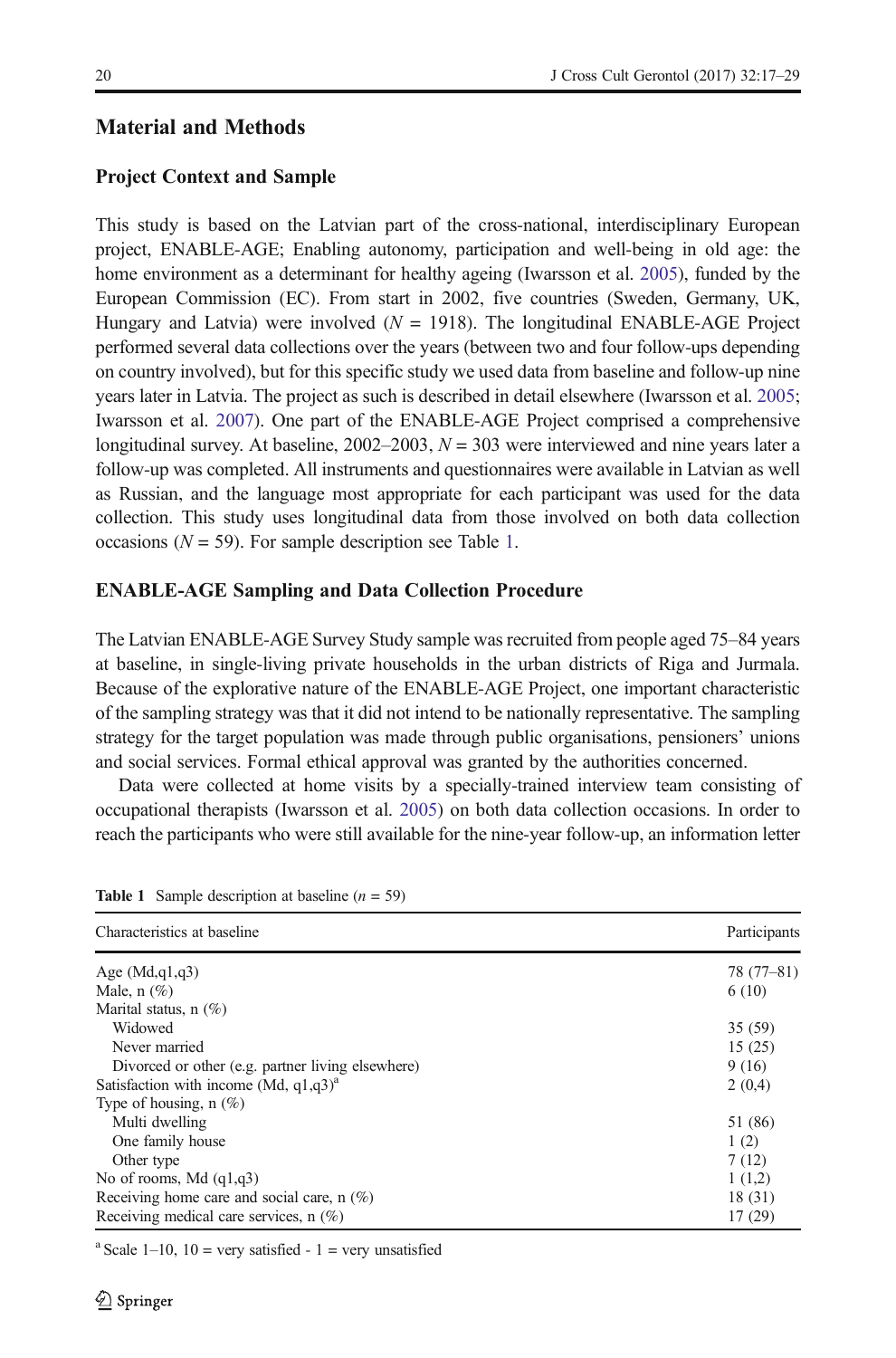was sent out to the study participants who had given their consent to be contacted for additional data collection. When possible, the letter was followed by a phone call or a home visit. If the person agreed to participate, the date and time for the interview were set.

Based on the verification of informed consents from this second ENABLE-AGE Survey Study in 2004, the total number of theoretically-potential participants for the nine-year follow-up was  $n = 211$ . At the time of the nine-year follow-up, 82 individuals were deceased, 44 people no longer fulfilled the originally inclusion criteria (living alone in ordinary housing) or had declined to participate in repeated studies. Of those declining to participate, the most common reason for dropping out was interview too strenuous ( $n = 11$ ). Six ( $n = 6$ ) reported lack of interest, and four  $(n = 4)$  poor health. One  $(n = 1)$  mentioned distrust or fear. This left us with 85 remaining potential participants. Twenty-six ( $n = 26$ ) of these were not possible to reach, even after several attempts.

#### Dropouts

Dropout analysis between baseline and the one-year follow-up revealed no significant differences in age, gender, education, income or overall health and life satisfaction. However, those who dropped out during the first year ( $n = 78$ ) had a tendency towards higher depression scores ( $p < 0.05$ ). Dropout analysis performed at this nine-year follow-up revealed no significant differences in gender or education level. However, those dropping out after nine years  $(n = 244)$ , were those perceiving their health worse in terms of overall health, physical mobility, hearing and sight.

#### **Instruments**

This study utilised a sub-set of data from the ENABLE-AGE Survey Study comprising wellproven, self-report scales and observational formats on home and health, along with projectspecific questions (Iwarsson et al. [2005\)](#page-11-0). In addition, general descriptive data variables used in this study reflected objective, as well as perceived, aspects on home and health.

## Home Environment

Objective Aspects of the Home Environment The presence of environmental barriers in the home, that is the number of physical barriers indoors, at the entrance, and in the nearby outdoor surroundings of the home (e.g. waste bin, mailbox), in total 182 items were measured by means of the Housing Enabler Instrument (Iwarsson and Slaug [2001\)](#page-11-0). The magnitude of housing accessibility problems was calculated i.e. the relationship between the personal and the environmental components, based on predefined severity ratings that quantify the severity of the Person-Environment fit problems predicted to arise in each case. One component of accessibility consists of physical environmental barriers, in this study referred to as environmental barriers.

Perceived Aspects of the Home Environment Perceived aspects of home were assessed by means of four different instruments reflecting aspects of usability, meaning, control and satisfaction with the home environment, arising from the four-domain model (Oswald et al. [2006](#page-12-0)).

The Usability of My Home Questionnaire (Fange and Iwarsson [1999](#page-11-0); Fänge and Iwarsson [2003](#page-11-0)), assessed the degree to which the person perceived that the physical environment supported the performance of activities in the home, scored from 1 (not at all suitable) to 5 (very suitable). One subscale including four items ( $\alpha = 0.84$ ) captures usability in terms of activity aspects in the home, to what extent is the home environment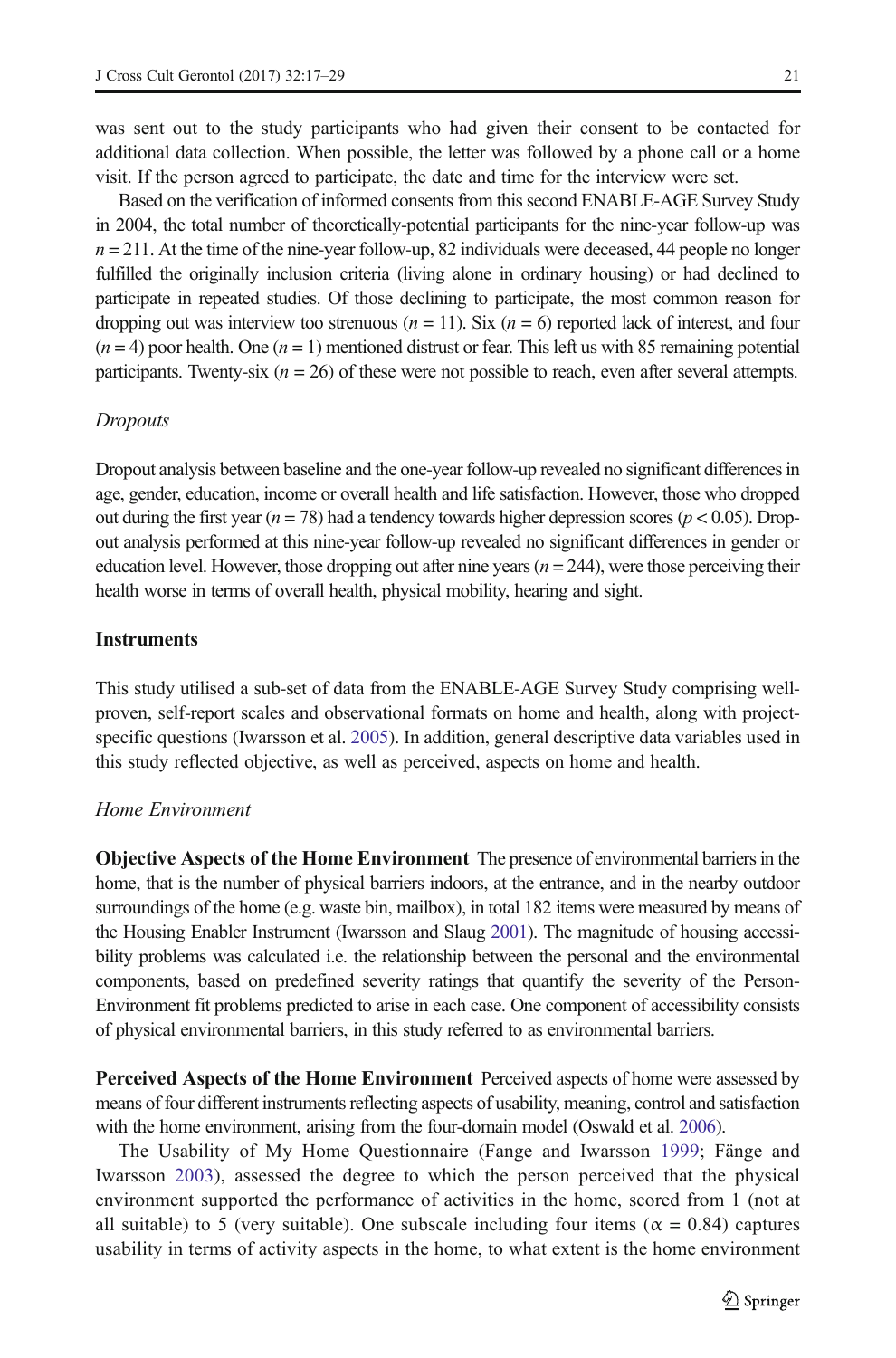suitably designed. The subscale of physical environment aspects included six items  $(\alpha = 0.84)$  (Oswald et al. [2006](#page-12-0)), e.g. how the usability in the home is perceived - higher sum-score indicates better usability.

The Meaning of Home Questionnaire (Oswald et al. [1999](#page-12-0)) covered home attachment in terms of bonding to the home, related to physical, behavioural, cognitive and emotional aspects of meaning. Participants were instructed to judge to what extent they personally agreed or disagreed with the statements on a scale from 0 (strongly disagree) to 10 (strongly agree). The physical bonding subscale included seven items such as housing conditions and comfortability ( $\alpha = 0.69$ ). The behavioural bonding included six items on e.g. being able to manage everyday life ( $\alpha$  = 0.67). The cognitive/emotional bonding subscale included ten items on for example familiarity, feeling of safety and privacy ( $\alpha = 0.66$ ) (Oswald et al. [2006](#page-12-0)). Higher median indicates stronger attachment to the home.

The Housing-Related Control Belief Questionnaire, rated on a 5-grade scale from 1 (not at all) to 5 (very much) to what extent events in the home were dependent on him/herself or upon external control. For example, by powerful other individuals, by chance, or by faith (16 items,  $\alpha$  = 0.67) (Oswald et al. [2006](#page-12-0)). The median of the sum score of the 16 items was used in the analysis; the higher the median, the more external control of the home.

Housing satisfaction was assessed by a single item retrieved from the Housing Options for Older People (HOOP) questionnaire, graded from 1 to 5; higher scores indicate higher levels of satisfaction. Income satisfaction was assessed by means of a  $10$ -grad scale;  $10 = \text{very}$ satisfied  $-1$  = very dissatisfied.

## **Health**

#### Objective Aspects of Health

The Activity of Daily Living (ADL) Staircase was used, including five personal ADL (P-ADL) items (feeding, transferring, toileting, dressing and bathing) and four instrumental ADL (I-ADL) items (cooking, using transportation, cleaning and shopping). The administration of the ADL Staircase included observation and interview, by means of a 3-grade scale (independent/partly dependent/dependent (Sonn and Asberg [1991\)](#page-12-0). The ADL items rated as possible to carry out independently or self-perceived difficulty in the performance were further assessed (Iwarsson et al. [2005](#page-11-0)).

Functional capacity was assessed by means of the personal component of the Housing Enabler, consisting of 13 items on functional limitations assessed as being present or not (Iwarsson and Slaug [2001\)](#page-11-0).

#### Perceived Aspects of Health

Number of symptoms of depression were assessed by means of the Geriatric Depression Scale (Hoyl et al. [1999](#page-11-0)), i.e. a dichotomy yes or no scale including fifteen items.

Perceived functional independence in ADL was assessed by a single item from the Neuropsychological Ageing Inventory, scored from 0 (totally dependent) to 10 (totally independent) (Oswald [2005\)](#page-12-0).

Perceived health was assessed by the single item retrieved from the SF-36 (Sullivan et al. [1993](#page-12-0); [1995](#page-12-0)), scored from 1 (excellent) to 5 (poor).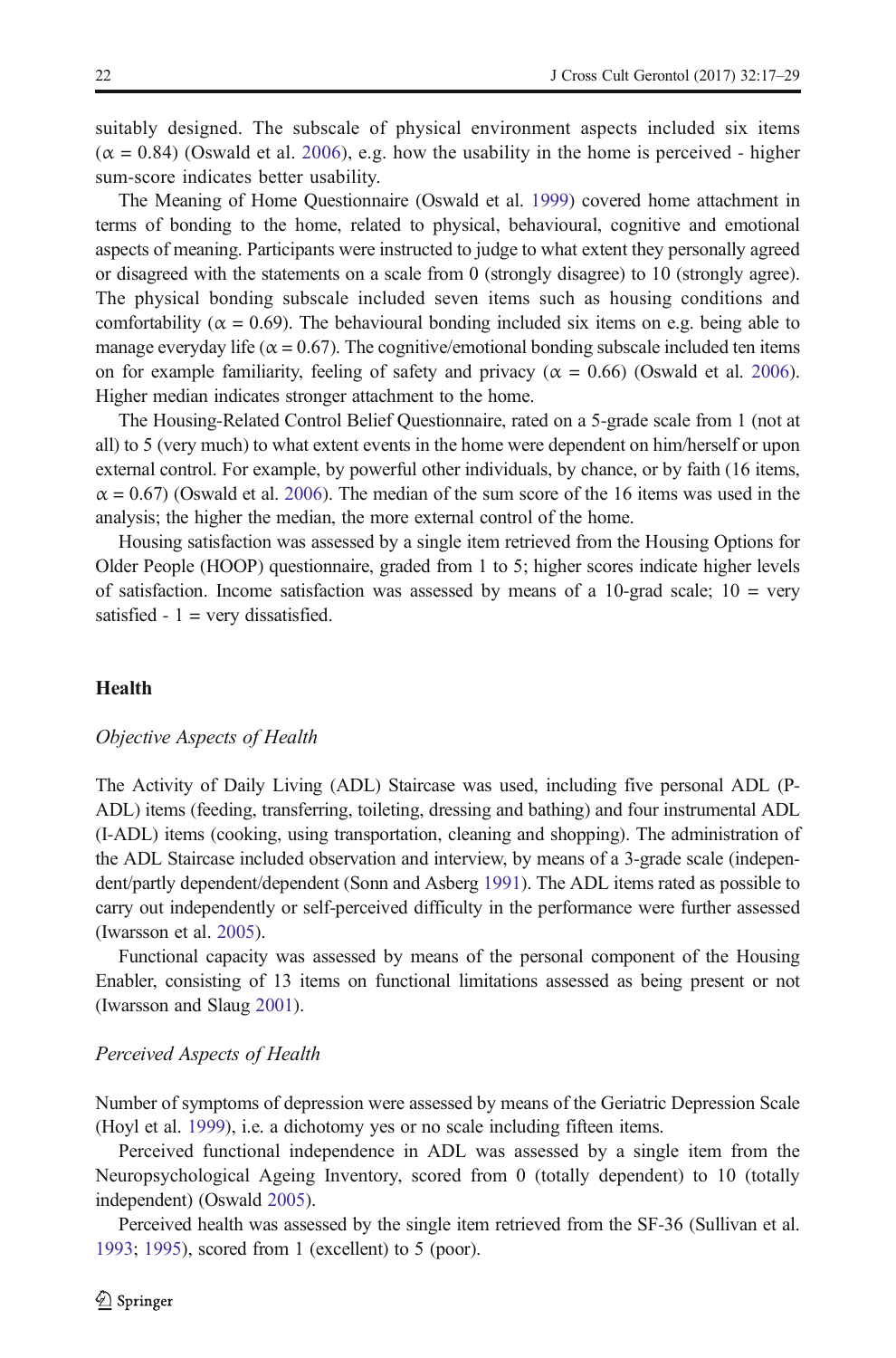A single item on life satisfaction was scored from 0 (very dissatisfied) to 10 (very satisfied). Perceived functional mobility was scored on five-grade scale from 1 (excellent) to 5 (poor) (Iwarsson et al. [2005](#page-11-0)).

#### Data Analyses

Descriptive statistics were used to describe changes over time; median and quartiles on changes between baseline and follow-up. Changes on group-level as well as individual changes are presented. Frequencies of individual changes are also presented for illustrative reasons for items assessed on a five-grade ordinal scale (that is for housing satisfaction, perceived health and functional independence and life satisfaction) and for numbers of ADL activities performed without difficulty. Changes in home aspects are based on values from those who lived in the same home over the entire study period. During the study period, three people of the remaining 59 moved to another dwelling and were therefore not included in the analysis of housing. Changes over time were analysed by means of Wilcoxon signed rank test and sign test. P-values <0.05 were set as a significance level.

# **Ethics**

This study followed the Helsinki Declaration. For data collection in Latvia, formal ethical approval was granted by the Ethics Committee at Riga Stradiņš University. Furthermore, professional discussions and agreements were undertaken between the researchers involved in the ENABLE-AGE Survey Study, including production of joint information sheets and consent forms (Iwarsson et al. [2005](#page-11-0)).

## **Results**

At the nine-year follow-up, the participants were between 86 and 90 years of age, and were still living in their own homes. In terms of sociodemographic changes, the participants perceived that their income satisfaction had significantly increased over the years.

## Changes over Time Concerning the Home Environment

The median number of rooms in the participant's homes stayed as one room over the years. Even so, the number of environmental barriers, in particular indoors and at the entrance, significantly increased over time (Table [2](#page-7-0)). Turning to perceived aspects of the home, a small decrease in housing satisfaction was observed, however not significant; thirty participants reported no change or slightly higher housing satisfaction while 26 reported less. The physical, as well as the cognitive and emotional, bonding to the home significantly increased i.e. aspects of meaning such as familiarity and feeling safe in the home, privacy and independence became more important for the very old participants over time. Changes in how the participants perceived the usability of the environment did not significantly change. That is, the participants felt that the physical environment supported their performance of everyday activities in the home over time.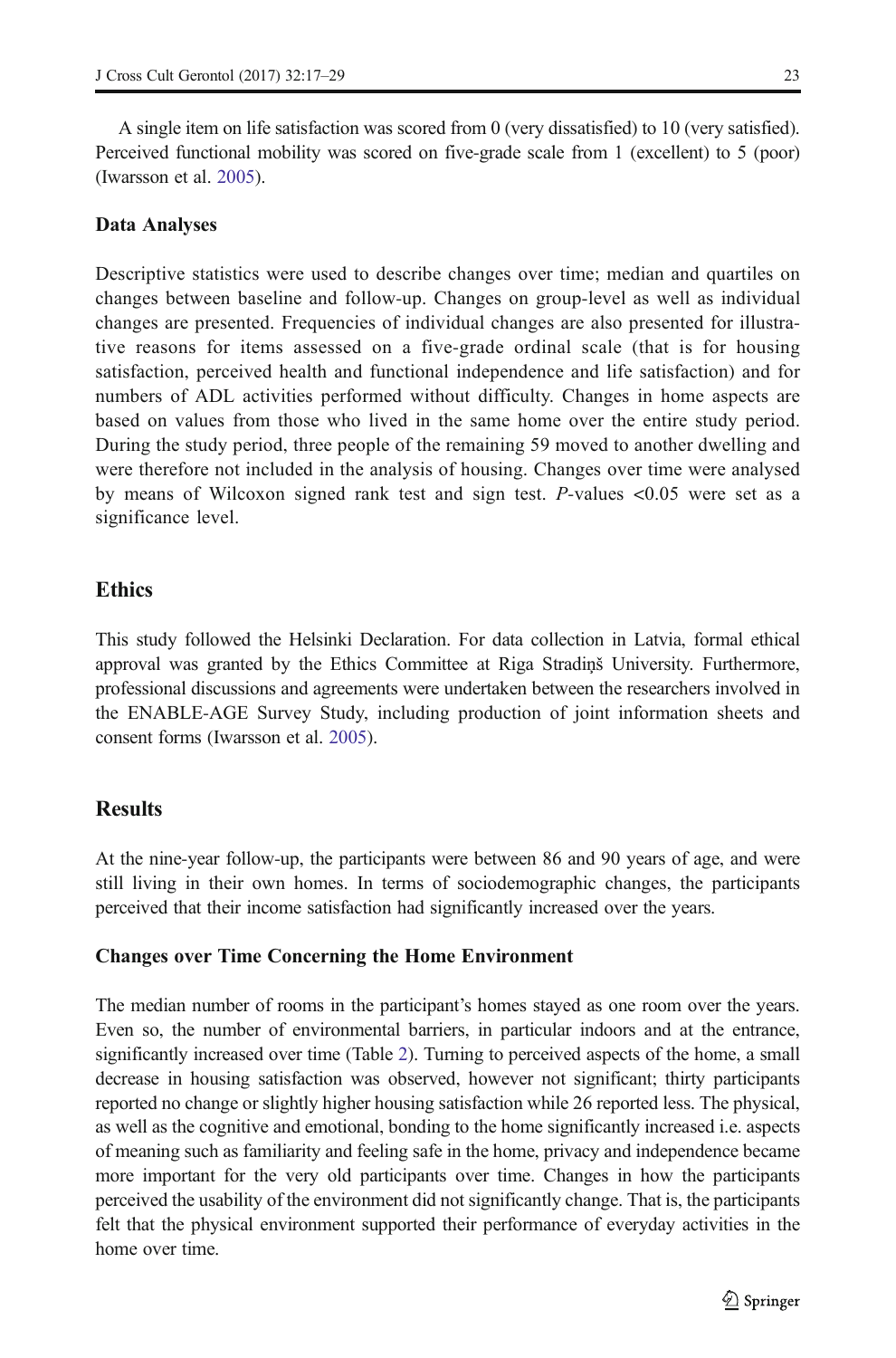<span id="page-7-0"></span>

| Table 2 Changes in objective and perceived aspects of home and health, at baseline and at nine years-follow-up, among very old Latvian people, $N = 59$ |                                                                    |                                              |                                                                            |                        |
|---------------------------------------------------------------------------------------------------------------------------------------------------------|--------------------------------------------------------------------|----------------------------------------------|----------------------------------------------------------------------------|------------------------|
| Home, $n = 55a$                                                                                                                                         | Baseline                                                           | Follow-up                                    | Changes on individual level                                                | p-values               |
| No of environmental barriers<br>Objective aspects, md (q1,q3)                                                                                           |                                                                    |                                              |                                                                            |                        |
| Indoor $(0-100)$                                                                                                                                        | $31(26-34)$                                                        | $32(29-36)$                                  | $3(-1,6)$                                                                  | 0.002                  |
| Outdoor $(0-33)$                                                                                                                                        | $13(10-15)$                                                        |                                              |                                                                            | 0.139                  |
| Entry (0-49)                                                                                                                                            | $10(8-13)$                                                         | $13(12-15)$<br>$14(12-19)$                   | $0 (-1,3)$<br>$4 (1,6)$<br>$9.5 (3,16)$                                    | & 0.0005               |
| Total $(0-182)$                                                                                                                                         | 55 (49-63)                                                         | $65(60-69)$                                  |                                                                            | < 0.0005               |
| Accessibility score                                                                                                                                     | 80 (38-111)                                                        | $150(73 - 237)$                              | $54 (-6138)$                                                               | < 0.0005               |
| Perceived aspects, md (q1,q3)                                                                                                                           |                                                                    |                                              |                                                                            |                        |
| Housing satisfaction, md (q1,q3)                                                                                                                        | $4(2-4)$                                                           | $2(2-4)$                                     |                                                                            | $0.100\ ^{\mathrm{b}}$ |
| (Frequencies)                                                                                                                                           |                                                                    |                                              | Unchanged, n = 14<br>Decreased, $n = 24$<br>Increased, $n = 13$            |                        |
| Housing related control beliefs                                                                                                                         | $2.96(2.67 - 3.24)$                                                | $3.07(2.75 - 3.31)$                          | $0.06(-0.10, 0.41)$                                                        | 0.222                  |
| Physical bonding<br>Meaning of home                                                                                                                     | $7.14(6.50 - 7.92)$                                                | 7.71 (6.78-8.64)                             | $0.42 (-0.39, 1.39)$                                                       | 0.023                  |
| <b>Behavioral</b> bonding                                                                                                                               | 7.83 (7.00-9.17)                                                   |                                              |                                                                            | 0.392                  |
| Cognitive emotional bonding                                                                                                                             | 7.80 (7.40-8.70)                                                   | 7.50 $(6.79 - 8.87)$<br>9.05 $(8.36 - 9.60)$ | $\begin{array}{c} 0.42 ~ (-1.88, 1.42) \\ 1.10 ~ (1.55, 2.10) \end{array}$ | < 0.0005               |
| Usability in my home                                                                                                                                    |                                                                    |                                              |                                                                            |                        |
| Activity aspects                                                                                                                                        | $4.25(3.50 - 4.75)$                                                | $4.00(3.33 - 5.00)$                          | $0(-0.81, 0.62)$                                                           | 0.457                  |
| Physical environmental aspects                                                                                                                          | $3.82(3.40 - 4.33)$                                                | $4.00(3.19 - 4.54)$                          | $0 (-0.57, 0.59)$                                                          | 0.955                  |
| Health, $N = 59$                                                                                                                                        |                                                                    |                                              |                                                                            |                        |
| Objective aspects, md (q1-q3)                                                                                                                           |                                                                    |                                              |                                                                            |                        |
| $n = 15$<br>No of functional limitations, total,                                                                                                        | $\begin{array}{c} 2 & 2 & 3 \\ 2 & 2 & 4 \\ 5 & 6 & 1 \end{array}$ | $4(2-4)$<br>3(2-4)                           | $1.0 (-1.0, 2.0)$                                                          | 0.012                  |
| No of functional limitations, physical,n = 13                                                                                                           |                                                                    |                                              | $0(-1,1)$                                                                  | 0.211                  |
| P-ADL, no of items without difficulty<br>Frequencies:                                                                                                   |                                                                    | $3(2-4)$                                     | Unchanged, $n = 9$<br>$-1(-3,-1)$                                          | < 0.0005               |
|                                                                                                                                                         |                                                                    |                                              | Better, $n = 6$                                                            |                        |
|                                                                                                                                                         |                                                                    |                                              | Worse, $n = 44$                                                            |                        |
| I-ADL, no of items without difficulty                                                                                                                   | $3(2-4)$                                                           | $1(0-3)$                                     | $-1$ $(-2 - (-1))$                                                         | ${}< 0.0005$           |
| Frequencies:                                                                                                                                            |                                                                    |                                              | Unchanged, n = 7                                                           |                        |
|                                                                                                                                                         |                                                                    |                                              | Worse, $n = 47$<br>Better, $n = 5$                                         |                        |
| Perceived aspects                                                                                                                                       |                                                                    |                                              |                                                                            |                        |
| Depression score, md (q1-q3)                                                                                                                            | $\frac{5(2-7.75)}{4(4-4)}$                                         | $4(2-7)$<br>$4(4-4)$                         | $0.04 (-3, 1.57)$                                                          | 0.397                  |
| Perceived health, md (q1-3) (Excellent-Poor)                                                                                                            |                                                                    |                                              |                                                                            | $0.049^{b}$            |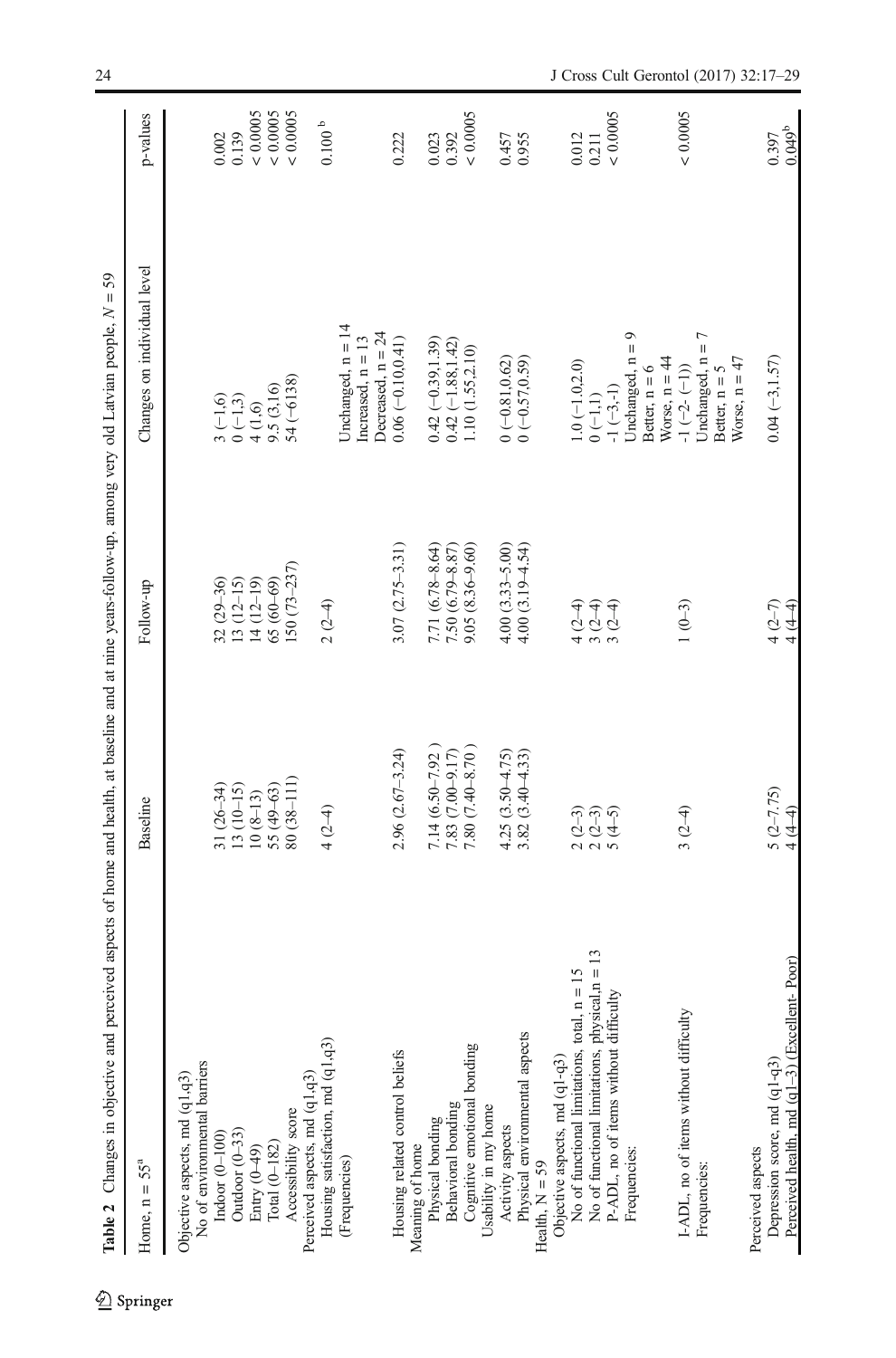| Table 2 (continued)                                                                                                                                                                                                                  |                |                 |                                                                            |                 |
|--------------------------------------------------------------------------------------------------------------------------------------------------------------------------------------------------------------------------------------|----------------|-----------------|----------------------------------------------------------------------------|-----------------|
| Home, $n = 55a$                                                                                                                                                                                                                      | Baseline       | Follow-up       | Changes on individual level                                                | p-values        |
| (Frequencies)                                                                                                                                                                                                                        |                |                 | Worse health, $n = 13$<br>Unchanged, $n = 41$<br>Better health, $n =$      |                 |
| Perceived functional independence<br>(Frequencies)                                                                                                                                                                                   | $8(7-10)$      | $6(5-8)$        | Increased indep., $n =$<br>Unchanged, $n = 16$                             | $< 0.0005^b$    |
| Perceived physical mobility                                                                                                                                                                                                          | $4.0(3.0-4.0)$ | $4(4.0 - 4.25)$ | Decreased indep., $n = 33$                                                 | $0.003^{b}$     |
| (Frequencies)                                                                                                                                                                                                                        |                |                 | Worse mobility, $n = 45$<br>Better mobility, $n = 5$<br>Unchanged, $n = 6$ |                 |
| Life satisfaction<br>(Frequencies)                                                                                                                                                                                                   | $5(5-7)$       | $7(5-8)$        | Unchanged, $n = 12$                                                        | $0.009^{\circ}$ |
|                                                                                                                                                                                                                                      |                |                 | Worse satisfaction, $n = 12$<br>Better satisfaction, $n = 30$              |                 |
| For home aspects, due to internal dropouts N varies between $n = 40$ (housing related control believe) and $n = 55$<br>For health aspects, due to internal dropouts N varies between $n = 46$ (depression score for T3) and $n = 59$ |                |                 |                                                                            |                 |
| Changes analysed by means of Wilcoxon signed rank test                                                                                                                                                                               |                |                 |                                                                            |                 |
| <sup>a</sup> Three participants moved to another dwelling and were not included in the analyses of home. One more participant was excluded due to missing data at follow-up                                                          |                |                 |                                                                            |                 |
| <sup>b</sup> Changes analysed by means of sign test                                                                                                                                                                                  |                |                 |                                                                            |                 |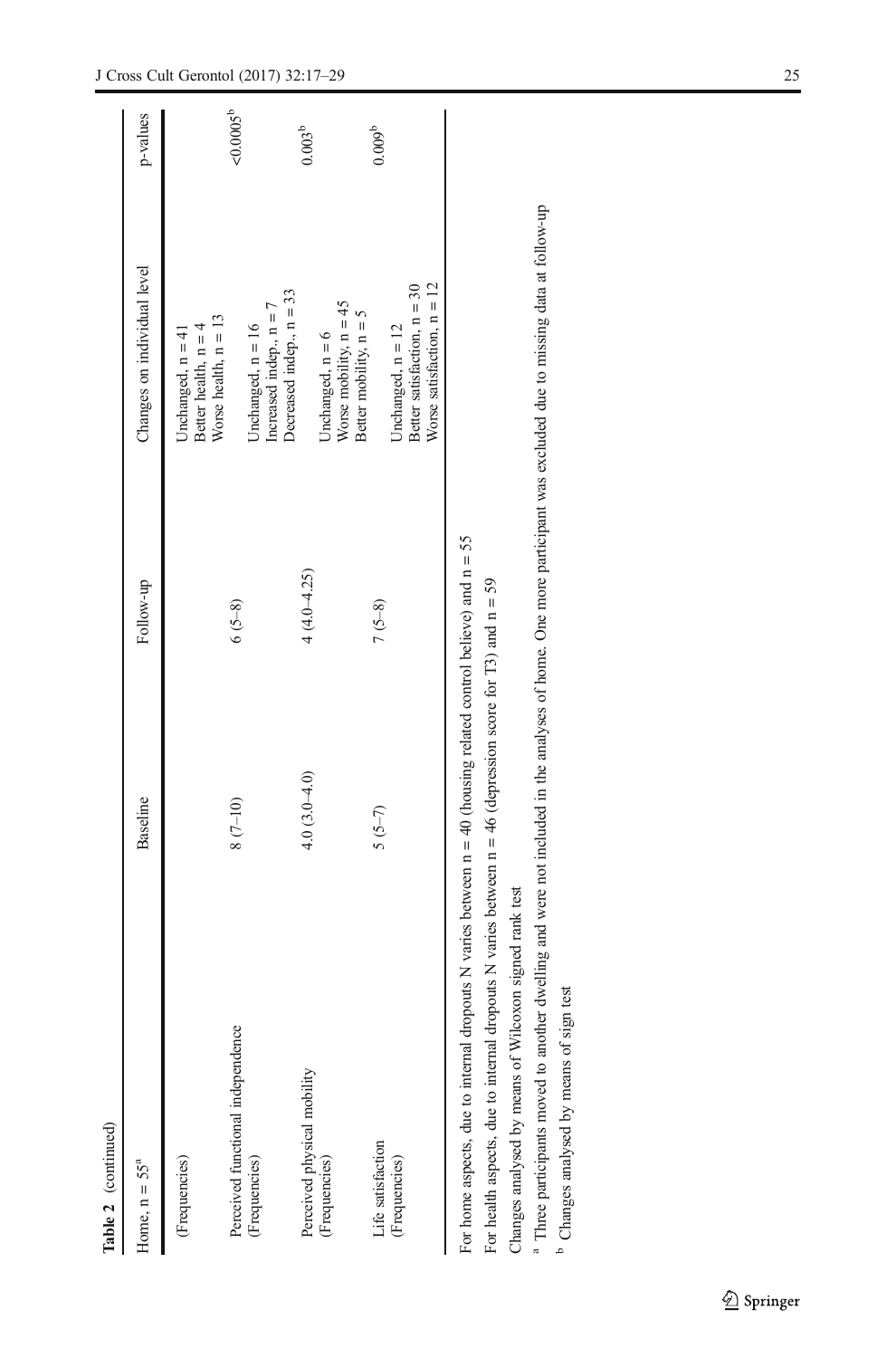#### Changes in Health Aspects

Turning to changes in health factors over time, the level of dependence increased for both P and I ADL activities (Table [2\)](#page-7-0). That is, the participants performed a smaller number of ADL activities without difficulty after nine years. In particular, difficulties in managing shopping and transportation increased. Also the number of functional limitations increased, accordingly. Considering perceived aspects of health reflected by the participants, functional independence decreased for the majority, as did physical mobility. In contrast, satisfaction with life increased significantly i.e. thirty individuals scored higher life satisfaction over the study period. In addition, the majority of the participants perceived no changes in overall health and a slightly decrease in number of symptoms of depression were reported (see Table [2](#page-7-0)).

# **Discussion**

From this study we can learn that not only health aspects vary along the ageing process, objective and perceived aspects of home also change over time, even when staying in the same home environment and even in advanced age. Over time, it became increasingly important to live in a home that suited your physical needs. Similarly cognitive emotional aspects such as security and familiarity in the home became increasingly important in the Latvian sample. This kind of findings is vital to be aware of since old people who perceive their home as useful, are independent in everyday activities and feel in control of their home situation, have higher levels of well-being and suffer less from depressive symptoms (Oswald et al. [2007a](#page-12-0)). It also has to be kept in mind that during the life-span of our participants', major political and economic changes have been made in the Latvian society that could impact on how old Latvians perceive their health and needs.

In our results, life satisfaction increased over the years even though objective health factors, not surprisingly, decreased. Notable is that even so, a high proportion rated their perceived health as unchanged. Possible explanations for this could be living in a societal context in change, many people and their family members are gradually achieving a better situation. The most important change for older people in Latvia after the regained independence was the pension system reform during the 90-ties and higher pension and better social security could contribute to these findings. After the economic crisis in 2007, society has recovered, possible impacting on the level of satisfaction. In a recent study on life satisfaction among older women in Latvia and Sweden, Horstman et al. ([2012](#page-11-0)) found that the better the financial situation and health conditions, the higher the life satisfaction. In addition, the standard of living and coping also played a role for life satisfaction. That is, aspects in the home and objective and perceived health aspects are interrelated, and how these impact on health over time therefore needs to be further explored.

Usability in the home did not change over time. The very old people in this study seemed to keep on doing their home activities. This can be explained in terms of being capable of adapting to the situation, something that presumably have been necessary for very old people in Latvia to do, in line with societal changes. Even if level of health is decreasing, environmental aspects change, the old person seems to adapt to the situation, keeping up habits and routines. The literature describes evidence for the importance of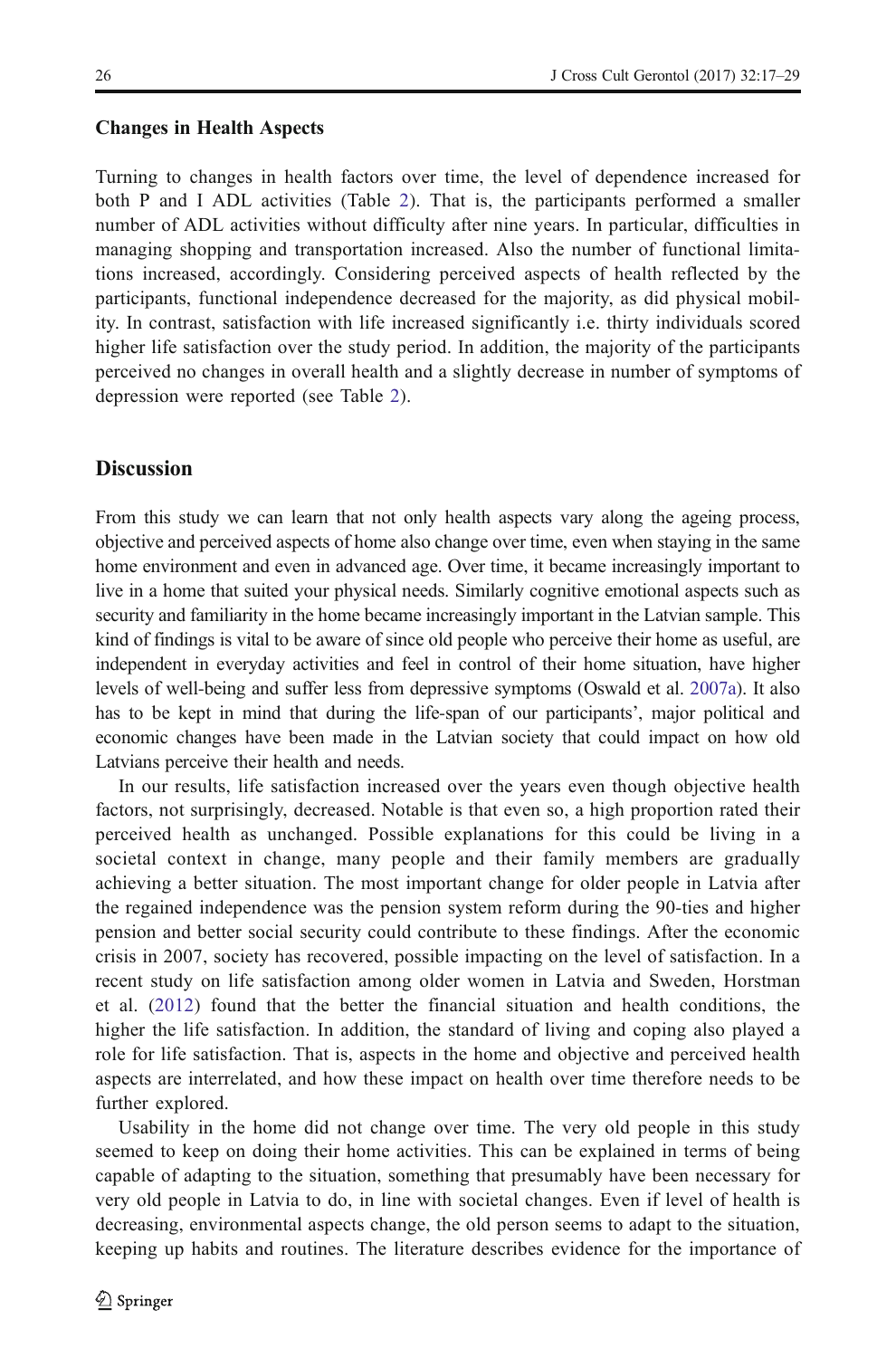activity for health (Gallagher et al. [2015\)](#page-11-0) these findings are well in line with ageing theories claiming that activity promotes life satisfaction (Johnson and Mutchler [2013](#page-12-0)). This might be particular true for very old people in Latvia as they have experienced major political and social changes. Surprisingly, the number of environmental barriers increased over time. This might be due to changes and wear in the physical environment, for example settings in the walking surface and poor maintenance of real estate property resulting in an increased number of environmental barriers. On the other hand, renovations and improvement in accordance with legislation and rules may also contribute to less accessibility for very old people; for example when complex entrance door openingsystems are installed to increase security in the building, the opening system becomes demanding in other ways. In Latvia, many apartment buildings were built in the sixties and seventies. Since then these have been poorly maintained and findings concerning increased environmental barriers are important for authorities in countries like Latvia to take into account as regards the distribution of governmental finances and development of regulations for building construction.

When studying a country such as Latvia, a country that has gone through significant reforms and changes in the latest few decades, the need for contextual understanding is imperative in order to interpret the findings. Socio-economic and political factors, such as poverty and political instability, have exerted a negative impact on population health and the development of social policy has been awarded low priority after gaining independence (Aidukaite [2003](#page-11-0); European Commission [2016](#page-11-0)). Already at baseline for the ENABLE-AGE Project in 2002, the Latvian participants reported worse health than in western European countries (Löfqvist et al. [2005](#page-12-0)). The transformation in Latvia has implied that housing has become a private responsibility for the individual, just as the responsibility for individual welfare at large has. This is important to be aware of when interpreting the findings on changes in home and health for very old people in Latvia.

As many factors influence health, the process of studying health and well-being in late life is complicated and research need to focus on perceived as well as objective aspects. Moreover, it is imperative to understand the links between home and health since aspects of both can be assumed to impact the outcome of ageing. Interviewing very old people can be a challenge (Iwarsson et al. [2004](#page-11-0)), dealing with lack of strength and also suspicion or mistrust. Interviews during home visits still represent a quite new occurrence in Latvia. Moreover, poor living situations and cases of violence and criminal offences against older people could strengthen negative attitudes to, and anxiety about, participating in research. At least that is true for these urban regions were this study was performed.

For the nine-year follow-up there was an extensive dropout rate on the instruments reflecting perceived aspects of the home and the findings have to be understood in the light of this limitation. Considering the high age of the participants, it can be assumed that the comprehensive questionnaire used for the project turned out to be too strenuous or complex at that time point of age, threatening its validity. Regarding the statistical testing, the same level of significance was used throughout the tests even though sample sizes differed between items. This might have impacted on which items showed a significant change over time and which did not, and consequently has to be considered in the interpretation of the findings.

In conclusion, this study is unique involving data from very old people in a longitudinal perspective. To the best of our knowledge, no other longitudinal studies with participants of this age group exist taking detailed information on home as well as health aspects into account. However, the situation for this age group must be further studied in order to develop suitable and appropriate services and living conditions for very old people in different European contexts.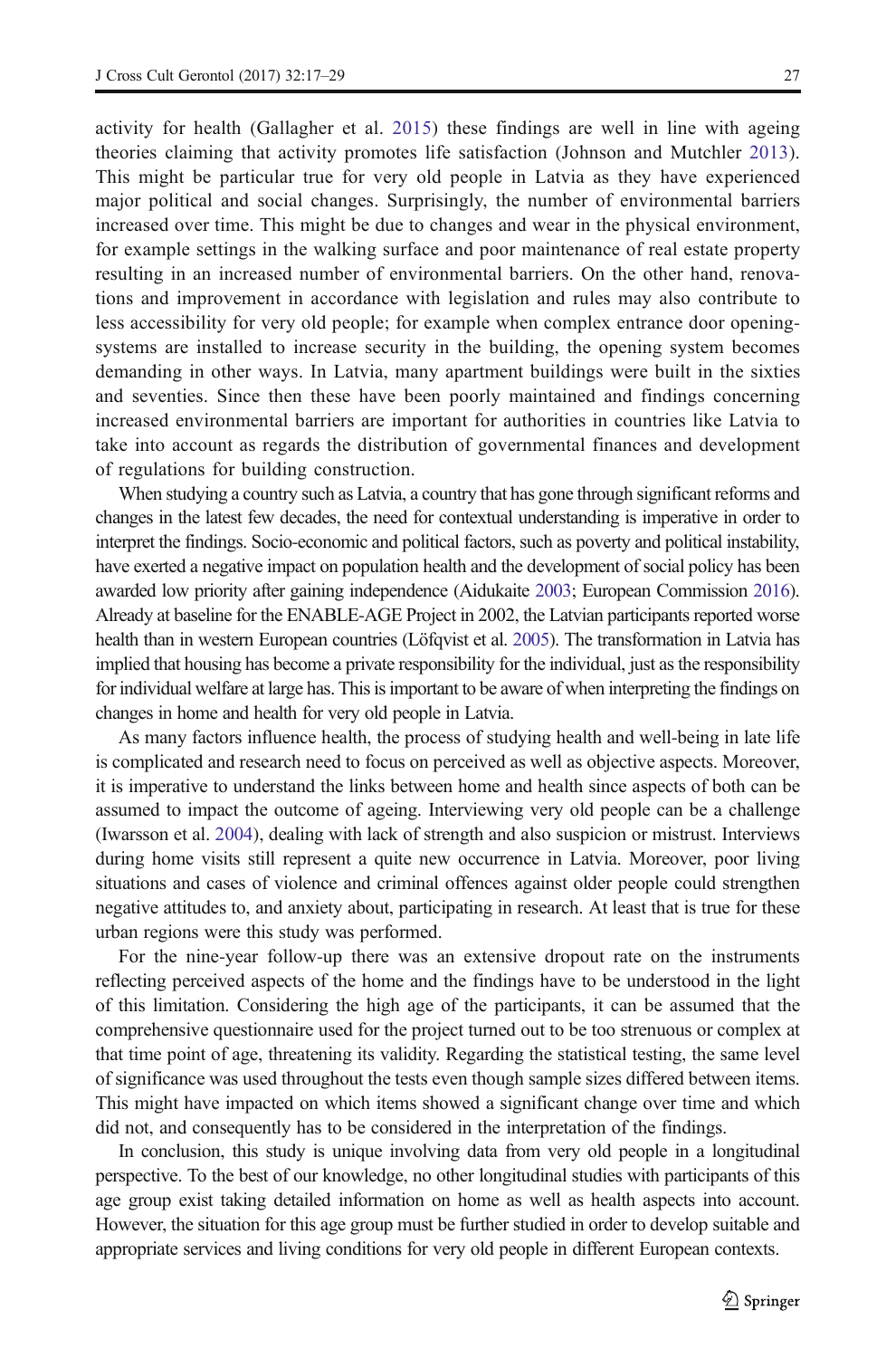<span id="page-11-0"></span>Acknowledgements The original project was funded by the European Commission (QLRT-2001-00334). Additional funding was provided by the ScandBalt Bridge Award, the Swedish Research Council and the Ribbingska Foundation in Lund, Sweden. In addition, thanks are extended to the Latvian Association of Occupational Therapists. This study was accomplished within the context of the Centre of Ageing and Supportive Environments (CASE), Lund University, funded by the Swedish Research Council for Health Working Life and Welfare (FORTE).

Open Access This article is distributed under the terms of the Creative Commons Attribution 4.0 International License (http://creativecommons.org/licenses/by/4.0/), which permits unrestricted use, distribution, and reproduction in any medium, provided you give appropriate credit to the original author(s) and the source, provide a link to the Creative Commons license, and indicate if changes were made.

#### References

- Aidukaite, J. (2003). From universal system of social policy to particularistic? The case of the Baltic states. Communist and Post-Communist Studies, 36, 405–426.
- Bankauskaite, V., & O'Connor, J. (2008). Health policy in the Baltic countries since the beginning of the 1990s. Health Policy, 88, 155–165.
- Clarke, P., & Nieuwenhuijsen, E. R. (2009). Environments for healty ageing: a critical review. Maturitas, 64, 14–19.
- European Commission. (1997). Agenda 2000 Commission Opinion on Latvia's Application for Membership of the European Union. DOC/97/14: European Commission.
- European Commission. (2013). Public Health good health for everybody. European Union explained series. [Cited November 2013]. European Commission. Available at [http://europa.eu/pol/health/index\\_en.htm](http://europa.eu/pol/health/index_en.htm)
- European Commission. (2015). The 2015 Ageing Report Economic and budgetary projections for the 28 EU Member States (2013–2060). European Economy 3. [Cited November 2015]. European Commission. Availabe at [http://europa.eu/epc/pdf/ageing\\_report\\_2015\\_en.pdf](http://europa.eu/epc/pdf/ageing_report_2015_en.pdf)
- European Commission. (2016). Comission staff working document. European commission country Report Latvia 2016. [Cited June 2016]. European Commission. Availabe at [http://ec.europa.eu/europe2020](http://ec.europa.eu/europe2020/pdf/csr2016/cr2016_latvia_en.pdf) [/pdf/csr2016/cr2016\\_latvia\\_en.pdf](http://ec.europa.eu/europe2020/pdf/csr2016/cr2016_latvia_en.pdf)
- Fange, A., & Iwarsson, S. (1999). Physical housing environment: development of a self-assessment instrument. Canadian Journal of Occupational Therapy, 66, 250–260.
- Fänge, A., & Iwarsson, S. (2003). Accessibility and usability in housing: construct validity and implications for research and practice. Disability and Rehabilitation, 25, 1316–1325.
- Gallagher, M., Orla, T., Muldoon, O. T., & Pettigrew, J. (2015). An integrative review of social and occupational factors influencing health and wellbeing. Front Psychology Journal, 6, 1281.
- Haak, M., Dahlin-Ivanoff, S., Fänge, A., Sixsmith, A., & Iwarsson, S. (2007). Home as the locus and origin for participation: experiences among very old Swedish people. Occupational Therapy Journal of Rehabilitation, 27, 95–103.
- Hantrais, L. (2002). Central and east European states respond to socio-demographic challenges. Social Policy & Society, 1, 141–150.
- Helasoja, V. V., Lahelma, E., Prättälä, R., Kasmel, A., Klimbiene, J., & Pudule, I. (2006). The sociodemographic patterning of health in Estonia, Latvia, Lithuania and Finland. European Journal of Public Health, 16, 8–20.
- Horstmann, V., Haak, M., Tomsone, S., Iwarsson, S., & Gräsbeck, A. (2012). Life satisfaction in older women in Latvia and Sweden - relations to standard of living, aspects of health and coping behaviour. Journal of Cross-Cultural Gerontology, 27, 391–407.
- Hoyl, M. T., Alessi, C. A., Harker, J. O., Josephson, K. R., Pietruszka, F. M., Koelfgen, M., Mervis, J. R., Fitten, L. J., & Rubenstein, L. Z. (1999). Development and testing of a five-item version of the geriatric depression scale. Journal of American Geriatric Society, 47, 873–878.
- Häggblom-Kronlöf, G., Hultberg, J., Eriksson, B. G., & Sonn, U. (2007). Experiences of daily occupations at 99 years of age. Scandinavian Journal of Occupational Therapy, 14, 192–200.
- Iwarsson, S., & Slaug, B. (2001). Housing Enabler: An instrument for assessing and analyzing accessibility problems in housing. Nävling and Staffanstorp: Veten & Skapen HB & Slaug Data Management.
- Iwarsson, S., Wahl, H. W., & Nygren, C. (2004). Challenges of cross-national housing research with older persons: lessons from the ENABLE-AGE project. European Journal of Ageing, 1, 79–88.
- Iwarsson, S., Sixsmith, J., Oswald, F., Wahl, H. W., Nygren, C., Sixsmith, A., Szeman, Z., & Tomsone, S. (2005). The ENABLE-AGE project: multi-dimensional methodology for European housing research. In N. Wilkinson & Y. Hurol (Eds.), Housing research methodologies (pp. 70–90). Mersin: Urban International Press.